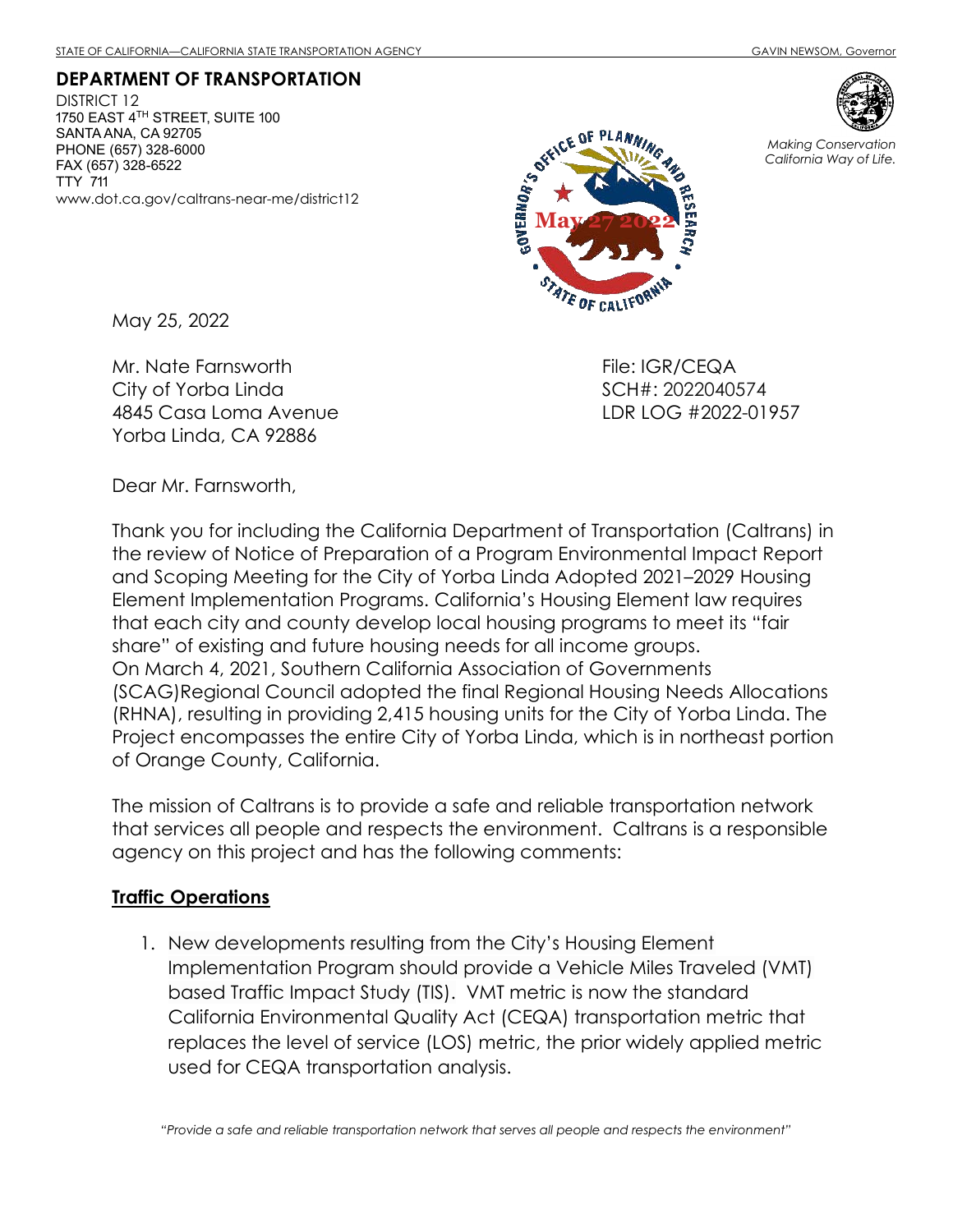Mr. Nate Farnsworth May 25, 2022 Page 2

> 2. The EIR must include a traffic study to address potential impacts to the State Highway System. The focus of the Traffic Study must no longer be on traffic at intersections and roadways immediately around project sites. Instead, the focus should be on how the project would influence the overall amount of automobile use and to identify potential non-capacity increasing mitigation measures. Caltrans' Strategic Management Plan goal is to reduce single occupancy vehicle trips, provide a safe transportation system, reduce per capita VMT, increase accessibility to projects be aligned with destinations via cycling, walking, carpooling, and transit, and reduce GHG emissions.

## Transportation Planning

3. Caltrans recognizes our responsibility to assist communities of color and underserved communities by removing barriers to provide a more equitable transportation system for all. The Department firmly embraces racial equity, inclusion, and diversity. These values are foundational to achieving our vision of a cleaner, safer, and more accessible and more connected transportation system. Please consider a discussion on equity.

## System Planning

- 4. Please provide discussion of multimodal transportation mobility options of the current transit services and regional rail services and look for opportunities and connectivity to safe and convenient access. Please encourage the use of transit among future residents, visitors, and workers as part of the project development.
- 5. For the preparation of the EIR, consider discussing the potential impacts to bicycle and pedestrian facilities. Caltrans supports the design of Complete Streets that include high-quality pedestrian, bicycle, and transit facilities that are safe and comfortable for users of all ages and abilities. Consider potential opportunities to encourage the development of Complete Streets facilities and/or connections to these facilities, as transportation is closely linked to housing. Complete Streets improvements promote regional connectivity, improve air quality, reduce congestion,